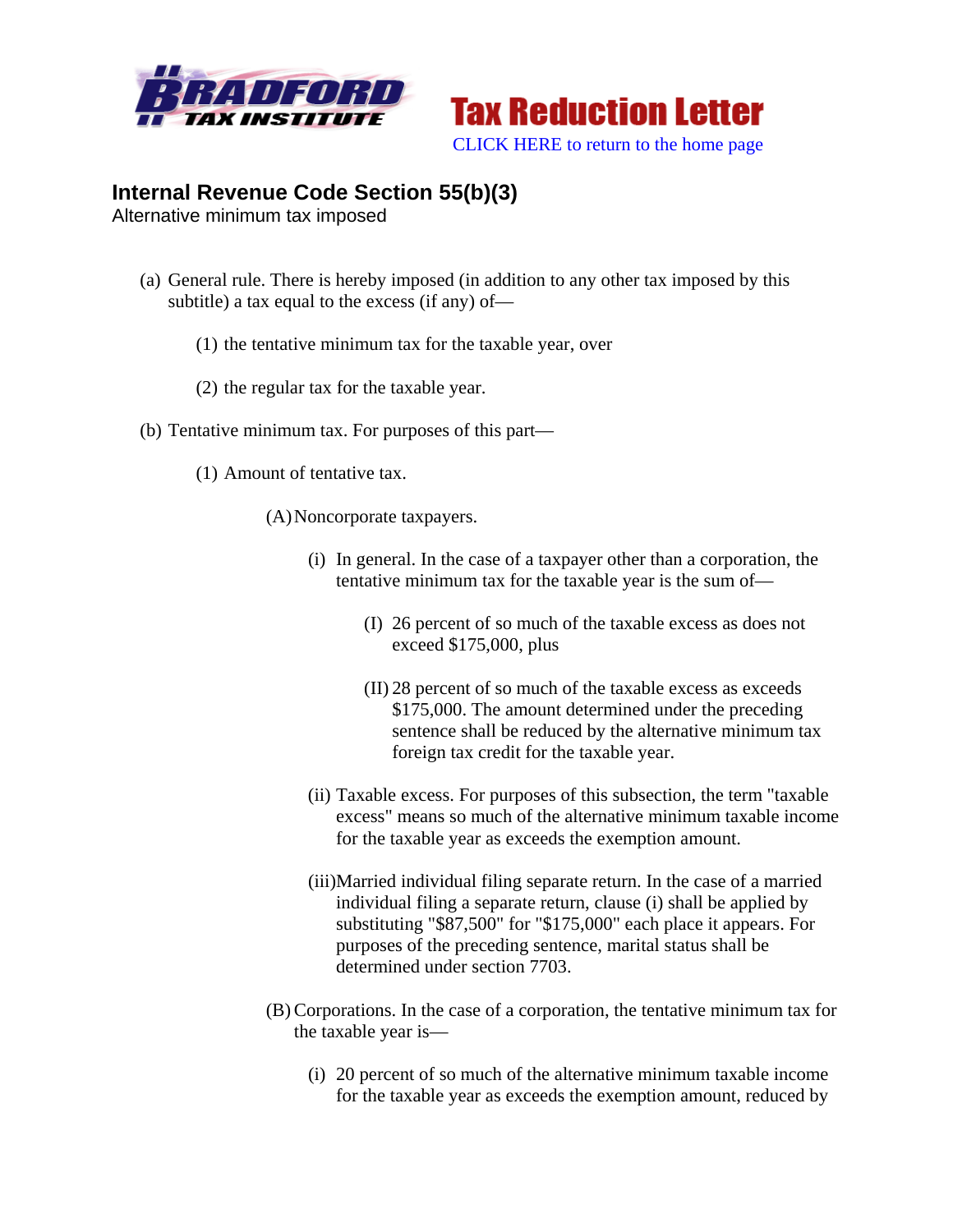- (ii) the alternative minimum tax foreign tax credit for the taxable year.
- (2) Alternative minimum taxable income. The term "alternative minimum taxable income" means the taxable income of the taxpayer for the taxable year—
	- (A)determined with the adjustments provided in section 56 and section 58, and
	- (B) increased by the amount of the items of tax preference described in section 57. If a taxpayer is subject to the regular tax, such taxpayer shall be subject to the tax imposed by this section (and, if the regular tax is determined by reference to an amount other than taxable income, such amount shall be treated as the taxable income of such taxpayer for purposes of the preceding sentence).

(3) Maximum rate of tax on net capital gain of noncorporate taxpayers. The amount determined under the first sentence of paragraph  $(1)(A)(i)$  shall not exceed the sum of—

- (A)the amount determined under such first sentence computed at the rates and in the same manner as if this paragraph had not been enacted on the taxable excess reduced by the lesser of—
	- (i) the net capital gain; or
	- (ii) the sum of—
		- (I) the adjusted net capital gain, plus
		- (II) the unrecaptured section 1250 gain, plus
- (B) 5 percent (0 percent in the case of taxable years beginning after 2007) of so much of the adjusted net capital gain (or, if less, taxable excess) as does not exceed an amount equal to the excess described in section  $1(h)(1)(B)$ , plus
- (C) 15 percent of the adjusted net capital gain (or, if less, taxable excess) in excess of the amount on which tax is determined under subparagraph (B), plus
- (D)25 percent of the amount of taxable excess in excess of the sum of the amounts on which tax is determined under the preceding subparagraphs of this paragraph. Terms used in this paragraph which are also used in section 1(h) shall have the respective meanings given such terms by section 1(h) but computed with the adjustments under this part.